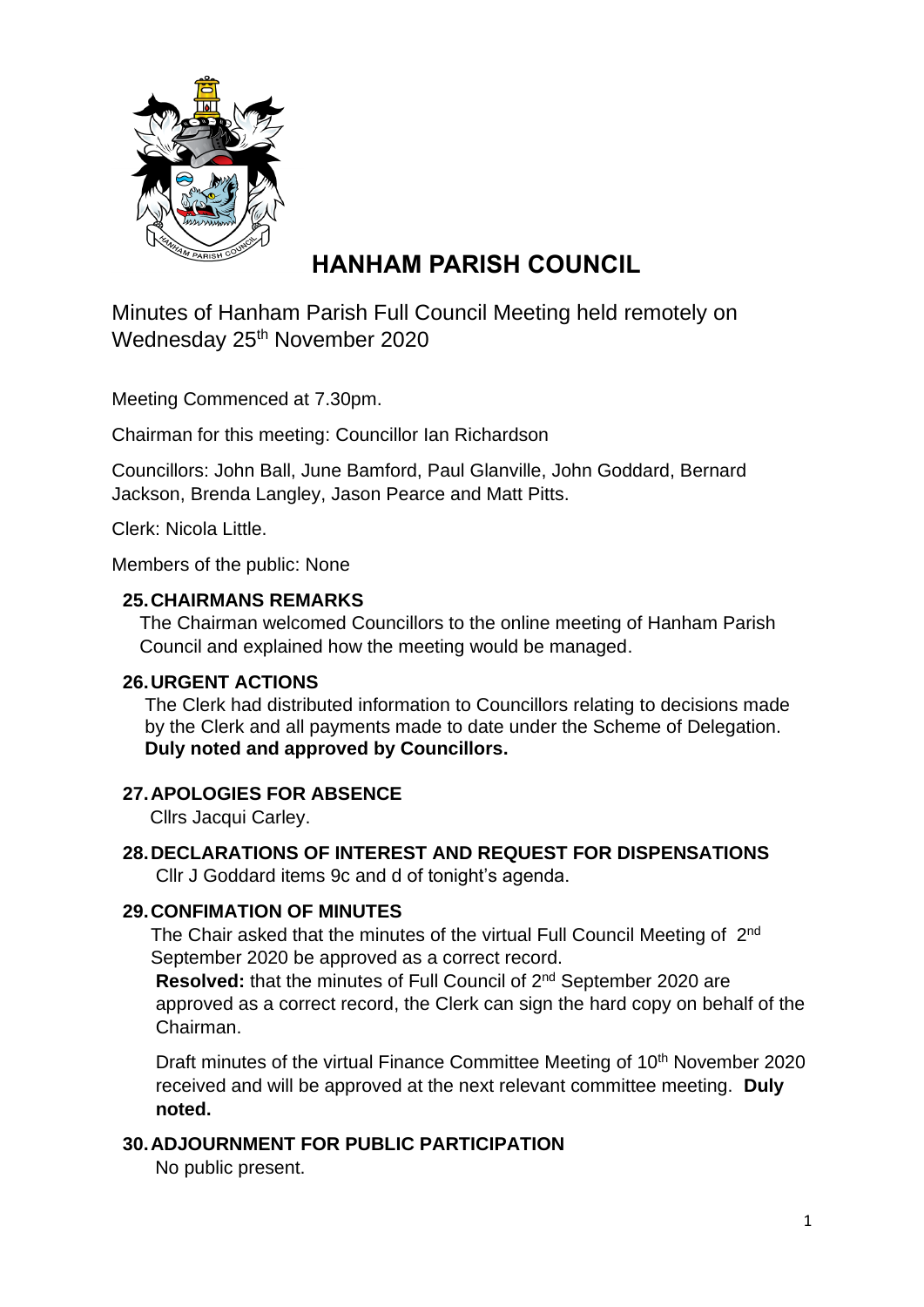#### **31.RECONVENE MEETING**

#### **32.PLANNING APPLICATIONS**

The following planning application was considered:

**P20/21981/F - Kleeneze Sealtech Ltd Ansteys Road Hanham.** Upgrading of existing service access from New Walk to Sealtech's service yard with associated drainage and improvements to pedestrian infrastructure on Memorial Road.

A detailed discussion took place regarding this application, it was noted that a local resident has raised concerns with Cllr Bamford and was encouraged to forward their objections to the Planning Officer at SGC.

• Comments, concerns were expressed over parking in New Walk which could obstruct accessibility in relation to access and egress by large vehicles.

#### **33.FINANCE**

- a) **Duly Noted:** report from the Clerk on behalf of the Finance Committee received and the recommendations within were discussed.
- b) **Resolved:** Precept to be set at £57,051.00.

**Resolved:** Grant application for Friends of Avon Valley Woodland for £250.00 approved from 2021/22 budget. To be paid in May 2021.

- c) External Auditors Report error identified in recording information in the annual return in the wrong box. However this did not impact on the figures declared at year end. No matters giving cause for concern and the regulatory requirements have been met. **DULY NOTED**.
- d) Update on special projects/spending plan. Due to the lockdown some progress on certain projects had been delayed. The Chair urged the designated Councillors on these projects to try to meet the planned objectives by year-end, Covid restrictions permitting.

# **34.LOCAL FOOD BANK**

A discussion took place regarding the hardships within the community this winter due to a change of circumstance following Covid 19 and subsequent lockdowns. Some people will be relying on food banks for the first time as their financial burden increases. After carefully considering the projected parish budget commitments for this financial year a cash surplus was identified as some planned expenditure will not be allocated. Parish councillors wished to recognise the devastating effects of the pandemic within the community by making a financial donation to the approved local foodbank that serves residents in Hanham. **RESOLVED: £5,000.00 payment to Bourne Church foodbank.**